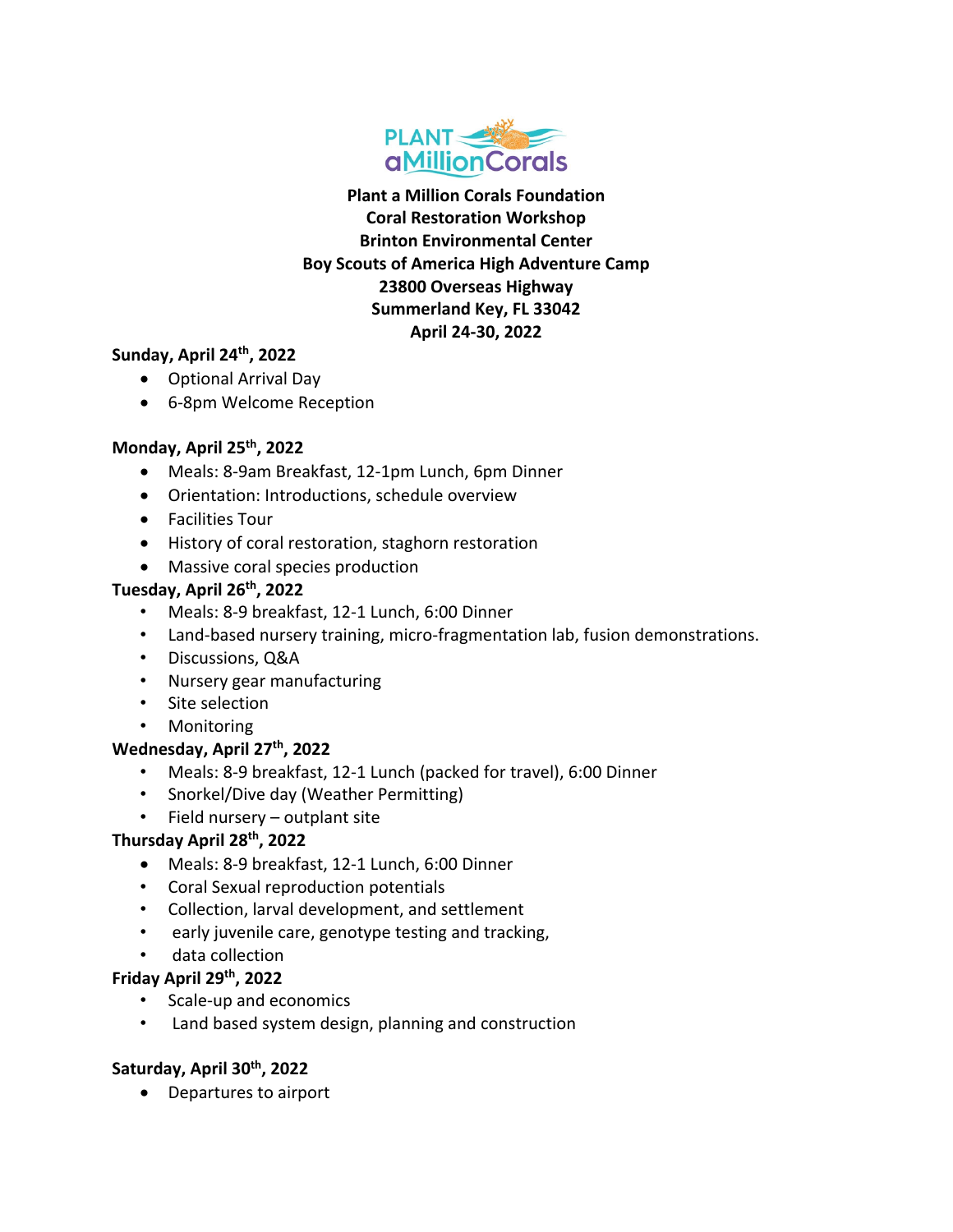### **Meals, Travel, and Housing details**

- Attendees are invited to arrive the day before the workshop on Sunday, April 24<sup>th</sup> and stay until Saturday, April 30<sup>th</sup>. Should you need to arrive or depart on another date, please contact PAMCF staff directly to discuss possible arrangements.
- We recommend those flying in from out of town to arrive at the Key West Airport (EYW). If enough participants need transportation to the facility, we will try to assist with accommodations. Should any participants choose to fly into the Miami International Airport (MIA), we are happy to share shuttle or ride share options. If enough participants need transportation to MIA, we will do our best to assist with coordination.
	- o Key West Shuttle
		- Shuttle from the Miami or Ft. Lauderdale airports. Can be scheduled through the website to Brinton Environmental Center in Summerland Key
		- http://keysshuttle.com
	- o Taxi or ride‐share
		- Costs can be expensive but much more flexible, depending on your time constraints
	- o Lower Keys Shuttle
		- County run bus system from Marathon to Key West. \$4
		- https://www.kwtransit.com
- The housing is indoor dormitory style with separate genders in camp style apartments with bunk beds. All linens and pillows are provided. Shampoos, soaps and sunscreen are not provided.
- Meals will be provided from Monday through Saturday with cafeteria style breakfast. Please supply your own beverages beyond the usual coffee, tea, water, sodas. If you are taking advantage of the meals on site, please complete and return the attached dietary forms. There will be food at the welcome reception as well.
- Within walking distance or short car ride, there is a U.S. Post Office, boutique grocery store, and convenience store, as well as restaurant.
- There will be scheduled 1 SCUBA or snorkel opportunities from a vessel at Looe Key Marine Sanctuary or a shore access in Key West State Park planting area. You may bring your own mask, snorkel fins if you prefer, but rentals will be available. Dive opportunities will be weather and visibility dependent at this time of year and water temperatures are variable. If you are choosing to SCUBA, please bring all certification documentation, as they will be required for SCUBA
- Post office, delicatessen, small grocery store, hardware store, coffee house and pizza parlor are all in moderate distance.
- If Covid tests are required for your return after the workshop, please alert us so we can make arrangements.